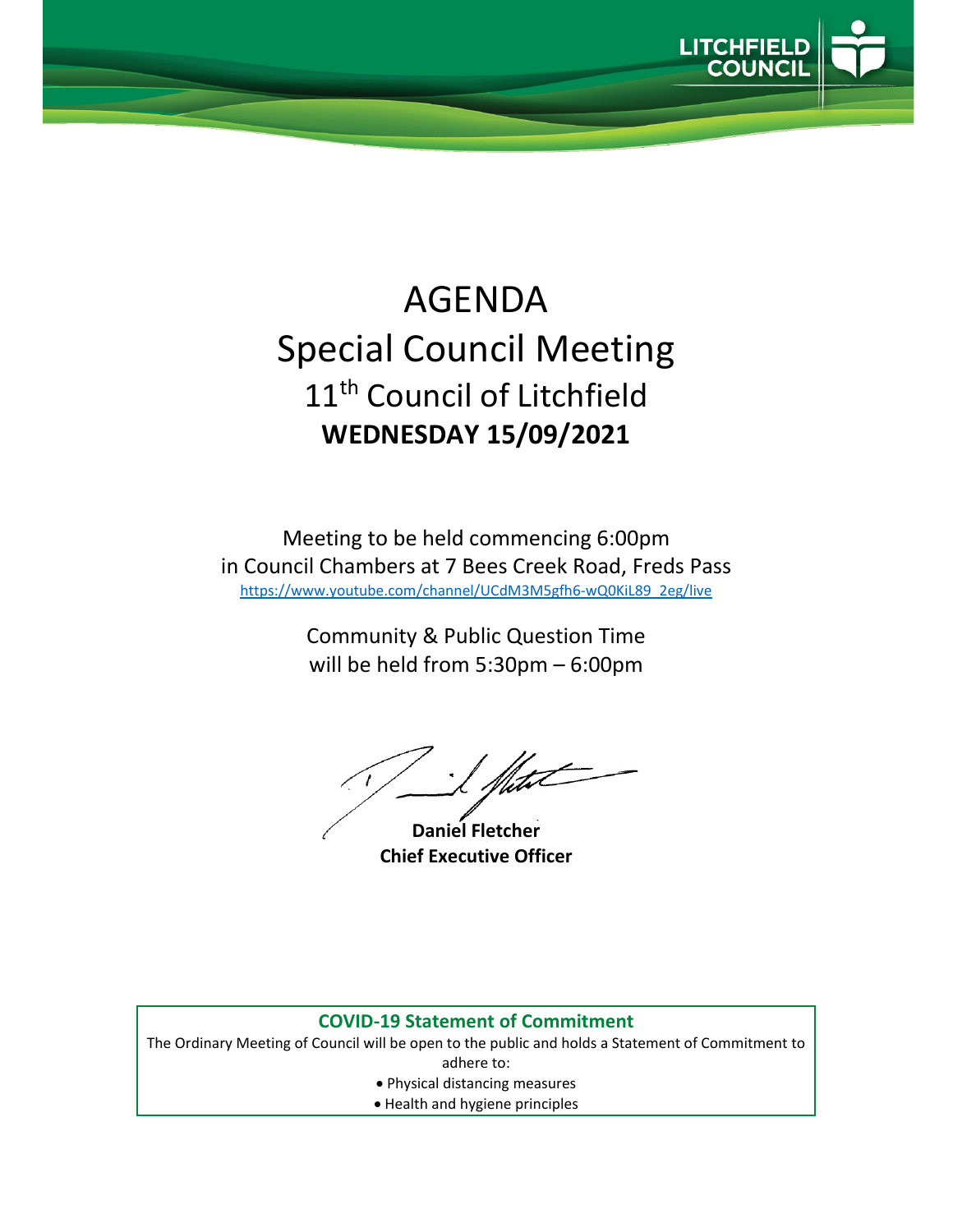

## **SPECIAL COUNCIL AGENDA**

## **TABLE OF CONTENTS** 1 Acknowledgement of Traditional Owners............................................................................ 1 2 Opening of Meeting ............................................................................................................. 1 3 Electronic Attendance / Apologies and Leave of Absence................................................... 1 3.1 Electronic Attendance 3.1 Apologies 3.2 Leave of Absence Previously Granted 3.3 Leave of Absence Request 4 Disclosure of Interest ........................................................................................................... 1 4.1 Elected Members 4.2 Staff 5 General Election Results....................................................................................................... 1 6 Declaration of Office – Mayor Barden ................................................................................. 2 7 Mayor's Address................................................................................................................... 2 8 Declaration of Office – Cr Andrew Mackay .......................................................................... 2 9 Declaration of Office – Cr Kev Harlan................................................................................... 2 10 Declaration of Office – Cr Emma Sharp................................................................................ 2 11 Declaration of Office – Cr Mark Sidey .................................................................................. 2